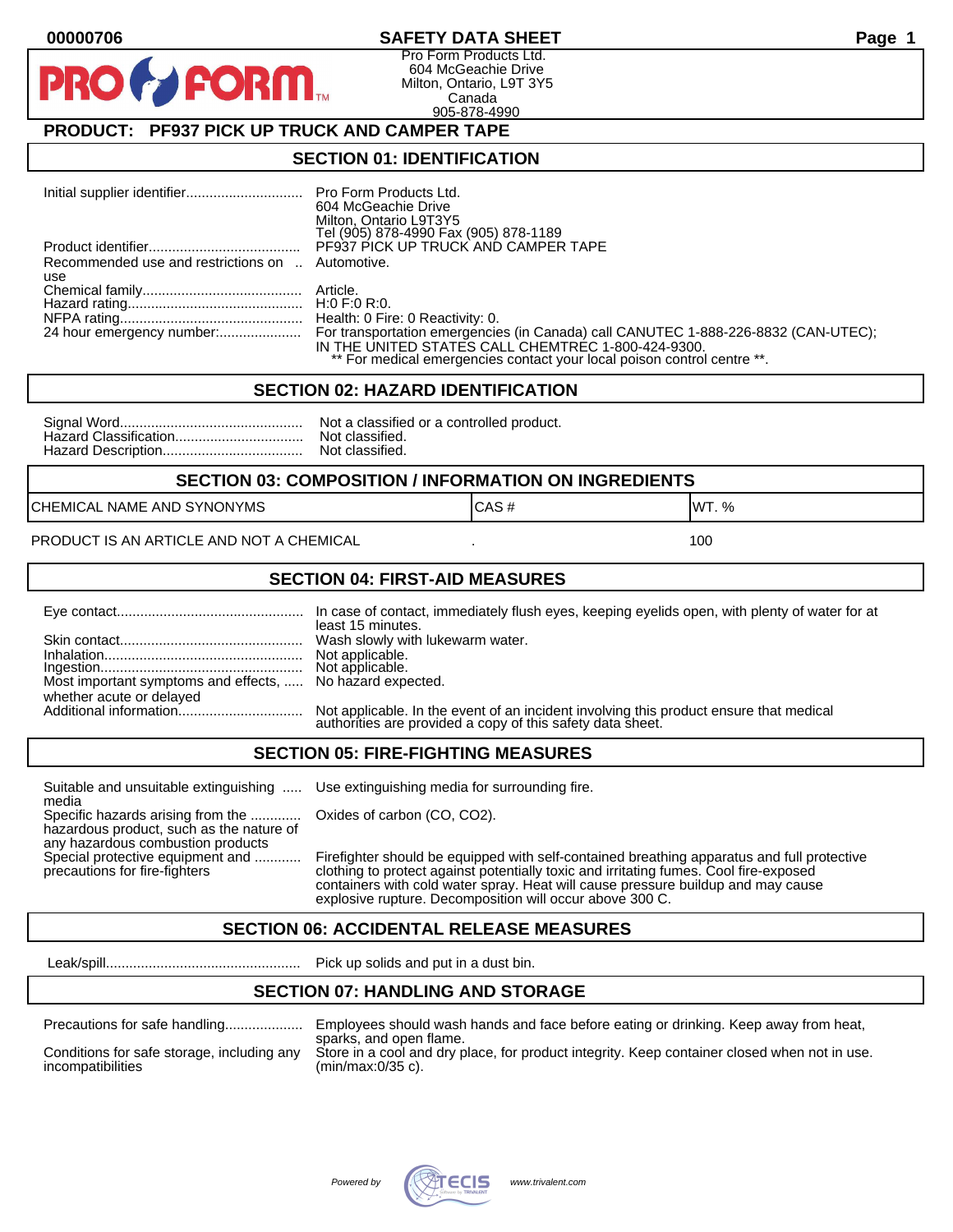## **PRODUCT: PF937 PICK UP TRUCK AND CAMPER TAPE**

#### **SECTION 08: EXPOSURE CONTROLS / PERSONAL PROTECTION**

| <b>INGREDIENTS</b>               | TWA | <b>ACGIH TLV</b><br>STEL                                                                                                          | IPEL | <b>OSHA PEL</b><br>STEL                                                                                                                                                    | <b>NIOSH</b><br>IREL |
|----------------------------------|-----|-----------------------------------------------------------------------------------------------------------------------------------|------|----------------------------------------------------------------------------------------------------------------------------------------------------------------------------|----------------------|
|                                  |     | Not applicable.<br>Not applicable.<br>Not applicable.<br>Wear adequate protective clothes.<br>Safety boots per local regulations. |      | Educate and train employees on the safe use and handling of the product. Employees<br>should wash their hands and face before eating, drinking, or using tobacco products. |                      |
| Appropriate engineering controls |     | General ventilation.                                                                                                              |      |                                                                                                                                                                            |                      |

## **SECTION 09: PHYSICAL AND CHEMICAL PROPERTIES**

| Appearance/Physical state                      | Tape.                                                             |
|------------------------------------------------|-------------------------------------------------------------------|
|                                                | Various colours. (Prolonged storage may lead to discolouration.). |
|                                                | Slight.                                                           |
|                                                | Not applicable.                                                   |
| Vapour pressure (mm Hg)                        | Not applicable.                                                   |
|                                                | Not applicable.                                                   |
|                                                | Not applicable.                                                   |
| Relative Density (Specific Gravity)            | No data.                                                          |
| Melting / Freezing point (deg C)               | Not applicable.                                                   |
|                                                | Insoluble.                                                        |
| Initial boiling point / boiling range (deg C). | Not applicable.                                                   |
|                                                | Not applicable.                                                   |
| Flash point (deg C), method                    | Not applicable.                                                   |
| Auto ignition temperature (deg C)              | Not applicable.                                                   |
| Upper flammable limit (% vol)                  | Not applicable.                                                   |
| Lower flammable limit (% vol)                  | No Data.                                                          |
| Partition coefficient - n-octanol/water        | No data.                                                          |
|                                                | No data.                                                          |
|                                                | No data.                                                          |

## **SECTION 10: STABILITY AND REACTIVITY**

| Conditions to avoid, including static  Keep away from heat.<br>discharge, shock or vibration<br>Hazardous decomposition products Oxides of carbon (CO,CO2). | Stable at normal temperatures and pressures.<br>Avoid heat, sparks and flames.<br>Possibility of hazardous reactions Will not occur under normal temperature and pressure. |
|-------------------------------------------------------------------------------------------------------------------------------------------------------------|----------------------------------------------------------------------------------------------------------------------------------------------------------------------------|
|                                                                                                                                                             |                                                                                                                                                                            |

# **SECTION 11: TOXICOLOGICAL INFORMATION**

| <b>INGREDIENTS</b>          |                                                                         | ILC50                                                                                   | ILD50 |
|-----------------------------|-------------------------------------------------------------------------|-----------------------------------------------------------------------------------------|-------|
| Effects of chronic exposure | Not expected to pose any hazards.<br>Not applicable.<br>Not applicable. | occupational hygiene adhered to, risks are improbable. May cause mechanical irritation. |       |

## **SECTION 12: ECOLOGICAL INFORMATION**

Persistence and degradability................... Not available.

## **SECTION 13: DISPOSAL CONSIDERATIONS**

and methods of disposal, including any contaminated packaging

Information on safe handling for disposal . Dispose of waste in accordance with all applicable Federal, Provincial/State and local